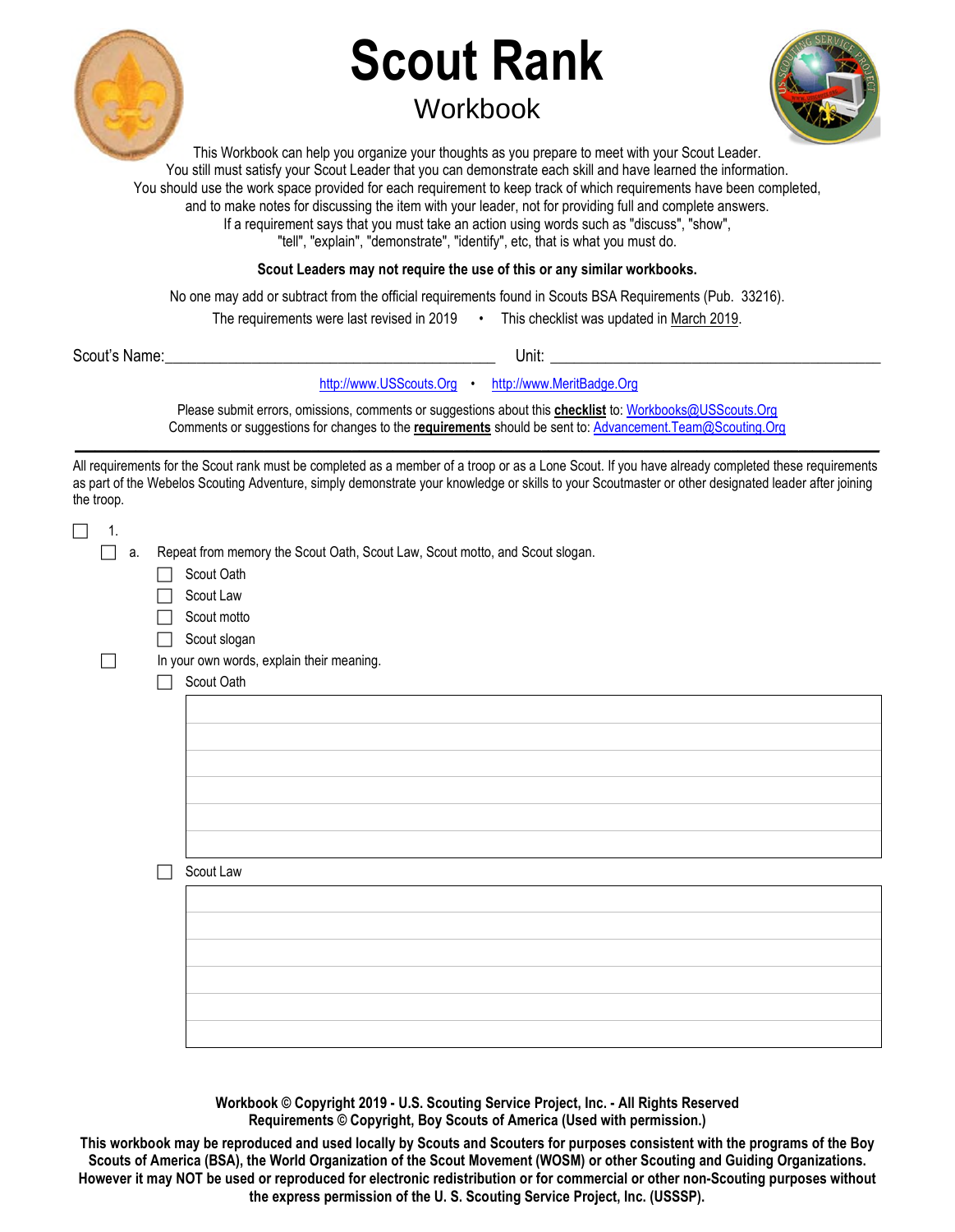|              |        | Scout motto                                                                                                            |
|--------------|--------|------------------------------------------------------------------------------------------------------------------------|
|              |        |                                                                                                                        |
|              |        |                                                                                                                        |
|              |        |                                                                                                                        |
|              |        |                                                                                                                        |
|              |        |                                                                                                                        |
|              |        |                                                                                                                        |
|              |        | Scout slogan                                                                                                           |
|              |        |                                                                                                                        |
|              |        |                                                                                                                        |
|              |        |                                                                                                                        |
|              |        |                                                                                                                        |
|              |        |                                                                                                                        |
|              |        |                                                                                                                        |
|              |        |                                                                                                                        |
| b.           |        | Explain what Scout spirit is.                                                                                          |
|              |        |                                                                                                                        |
|              |        |                                                                                                                        |
|              |        |                                                                                                                        |
|              |        |                                                                                                                        |
|              |        |                                                                                                                        |
|              |        |                                                                                                                        |
|              |        |                                                                                                                        |
| $\mathsf{L}$ |        | Describe some ways you have shown Scout spirit by practicing the Scout Oath, Scout Law, Scout motto, and Scout slogan. |
|              |        |                                                                                                                        |
|              |        |                                                                                                                        |
|              |        |                                                                                                                        |
|              |        |                                                                                                                        |
|              |        |                                                                                                                        |
|              |        |                                                                                                                        |
|              |        |                                                                                                                        |
| C.           |        | Demonstrate the Scout sign, salute, and handshake.                                                                     |
|              |        | Scout sign                                                                                                             |
|              |        | Scout salute                                                                                                           |
|              |        | Scout handshake                                                                                                        |
|              |        | Explain when they should be used.                                                                                      |
|              | $\sim$ | Scout sign                                                                                                             |
|              |        |                                                                                                                        |
|              |        |                                                                                                                        |
|              |        |                                                                                                                        |
|              |        |                                                                                                                        |
|              |        |                                                                                                                        |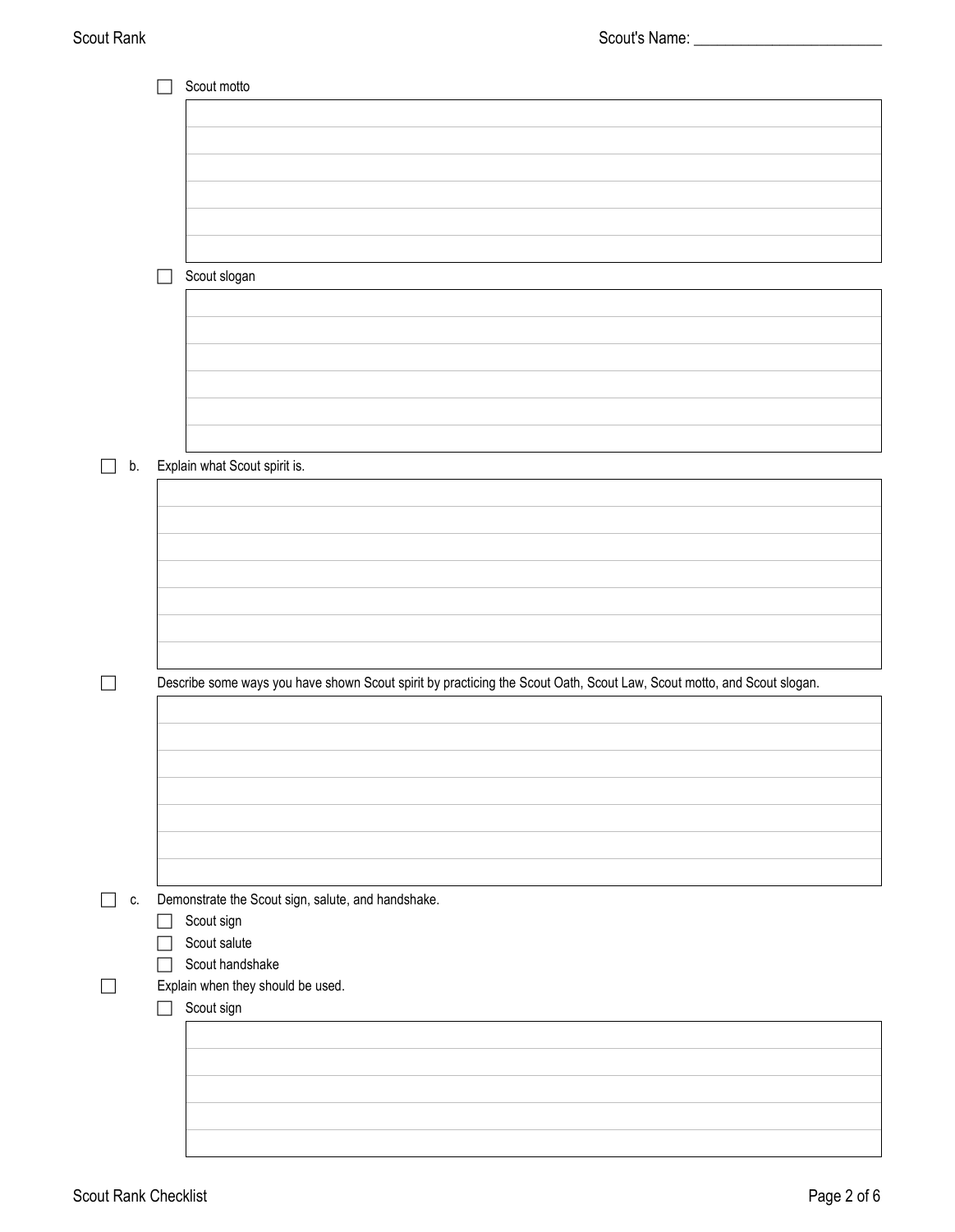|    | Scout salute                                                             |
|----|--------------------------------------------------------------------------|
|    |                                                                          |
|    |                                                                          |
|    |                                                                          |
|    |                                                                          |
|    |                                                                          |
|    |                                                                          |
|    | Scout handshake                                                          |
|    |                                                                          |
|    |                                                                          |
|    |                                                                          |
|    |                                                                          |
|    |                                                                          |
| d. | Describe the First Class Scout badge and tell what each part stands for. |
|    |                                                                          |
|    |                                                                          |
|    |                                                                          |
|    |                                                                          |
|    |                                                                          |
|    |                                                                          |
|    |                                                                          |
|    |                                                                          |
|    |                                                                          |
|    |                                                                          |
|    |                                                                          |
|    |                                                                          |
|    |                                                                          |
|    | Explain the significance of the First Class Scout badge.                 |
|    |                                                                          |
|    |                                                                          |
|    |                                                                          |
|    |                                                                          |
|    |                                                                          |
|    |                                                                          |
|    |                                                                          |
| е. | Repeat from memory the Outdoor Code.                                     |
|    | In your own words, explain what the Outdoor Code means to you            |
|    |                                                                          |
|    |                                                                          |
|    |                                                                          |
|    |                                                                          |
|    |                                                                          |
|    |                                                                          |
|    |                                                                          |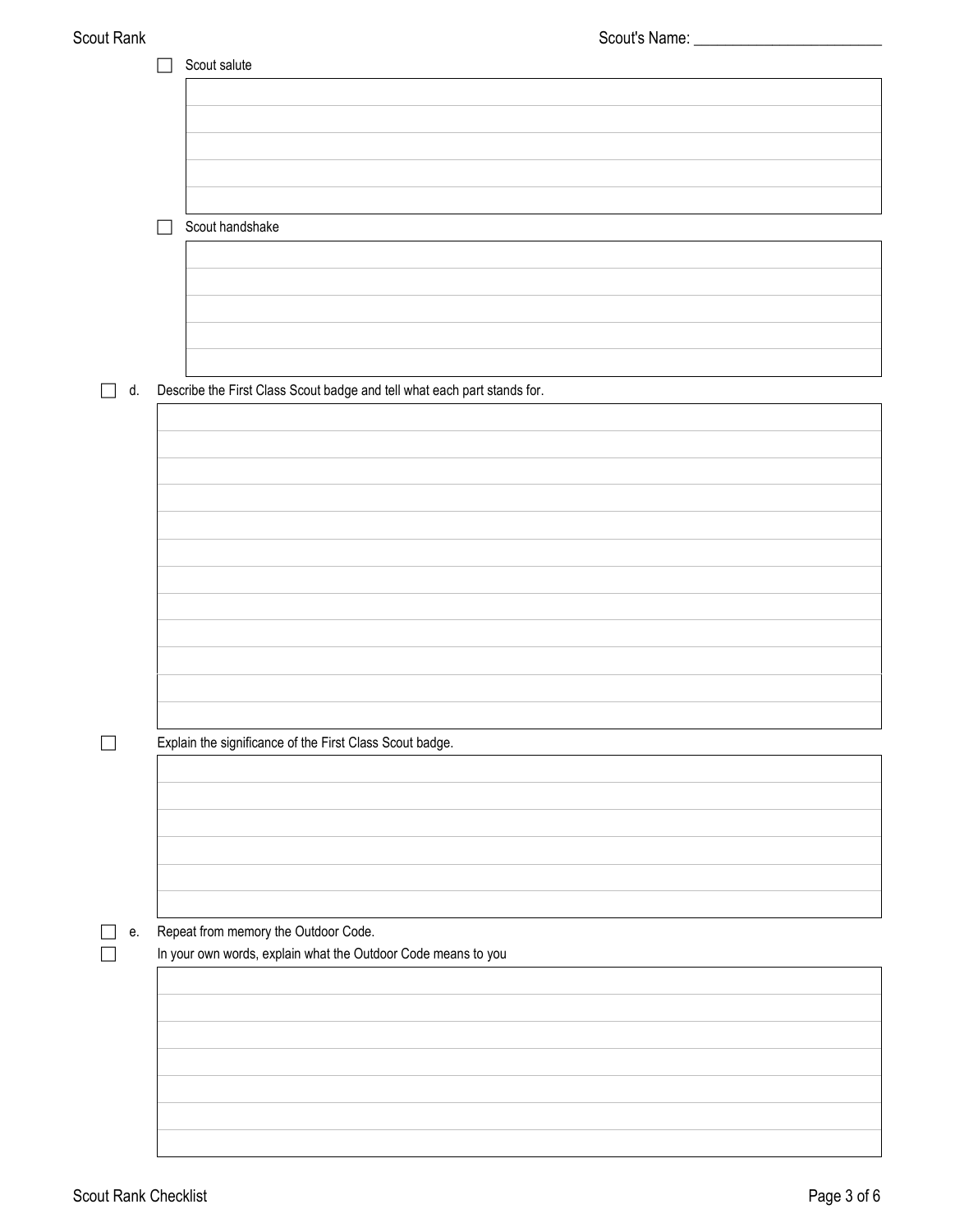|  | f. | Repeat from memory the Pledge of Allegiance.                                                                                           |
|--|----|----------------------------------------------------------------------------------------------------------------------------------------|
|  |    | In your own words, explain its meaning.                                                                                                |
|  |    |                                                                                                                                        |
|  |    |                                                                                                                                        |
|  |    |                                                                                                                                        |
|  |    |                                                                                                                                        |
|  |    |                                                                                                                                        |
|  |    |                                                                                                                                        |
|  |    |                                                                                                                                        |
|  |    |                                                                                                                                        |
|  |    |                                                                                                                                        |
|  | а. | 2. After attending at least one Scout troop meeting, do the following:<br>Describe how the Scouts in the troop provide its leadership. |
|  |    |                                                                                                                                        |
|  |    |                                                                                                                                        |
|  |    |                                                                                                                                        |
|  |    |                                                                                                                                        |
|  |    |                                                                                                                                        |
|  |    |                                                                                                                                        |
|  |    |                                                                                                                                        |
|  |    |                                                                                                                                        |
|  | b. | Describe the four steps of Scout advancement.                                                                                          |
|  |    |                                                                                                                                        |
|  |    |                                                                                                                                        |
|  |    |                                                                                                                                        |
|  |    |                                                                                                                                        |
|  |    |                                                                                                                                        |
|  |    |                                                                                                                                        |
|  |    |                                                                                                                                        |
|  | C. | Describe what the Scouts BSA ranks are and how they are earned.                                                                        |
|  |    |                                                                                                                                        |
|  |    |                                                                                                                                        |
|  |    |                                                                                                                                        |
|  |    |                                                                                                                                        |
|  |    |                                                                                                                                        |
|  |    |                                                                                                                                        |
|  |    |                                                                                                                                        |
|  |    |                                                                                                                                        |
|  |    |                                                                                                                                        |
|  |    |                                                                                                                                        |
|  | d. | Describe what merit badges are and how they are earned.                                                                                |
|  |    |                                                                                                                                        |
|  |    |                                                                                                                                        |
|  |    |                                                                                                                                        |
|  |    |                                                                                                                                        |
|  |    |                                                                                                                                        |
|  |    |                                                                                                                                        |
|  |    |                                                                                                                                        |
|  |    |                                                                                                                                        |
|  |    |                                                                                                                                        |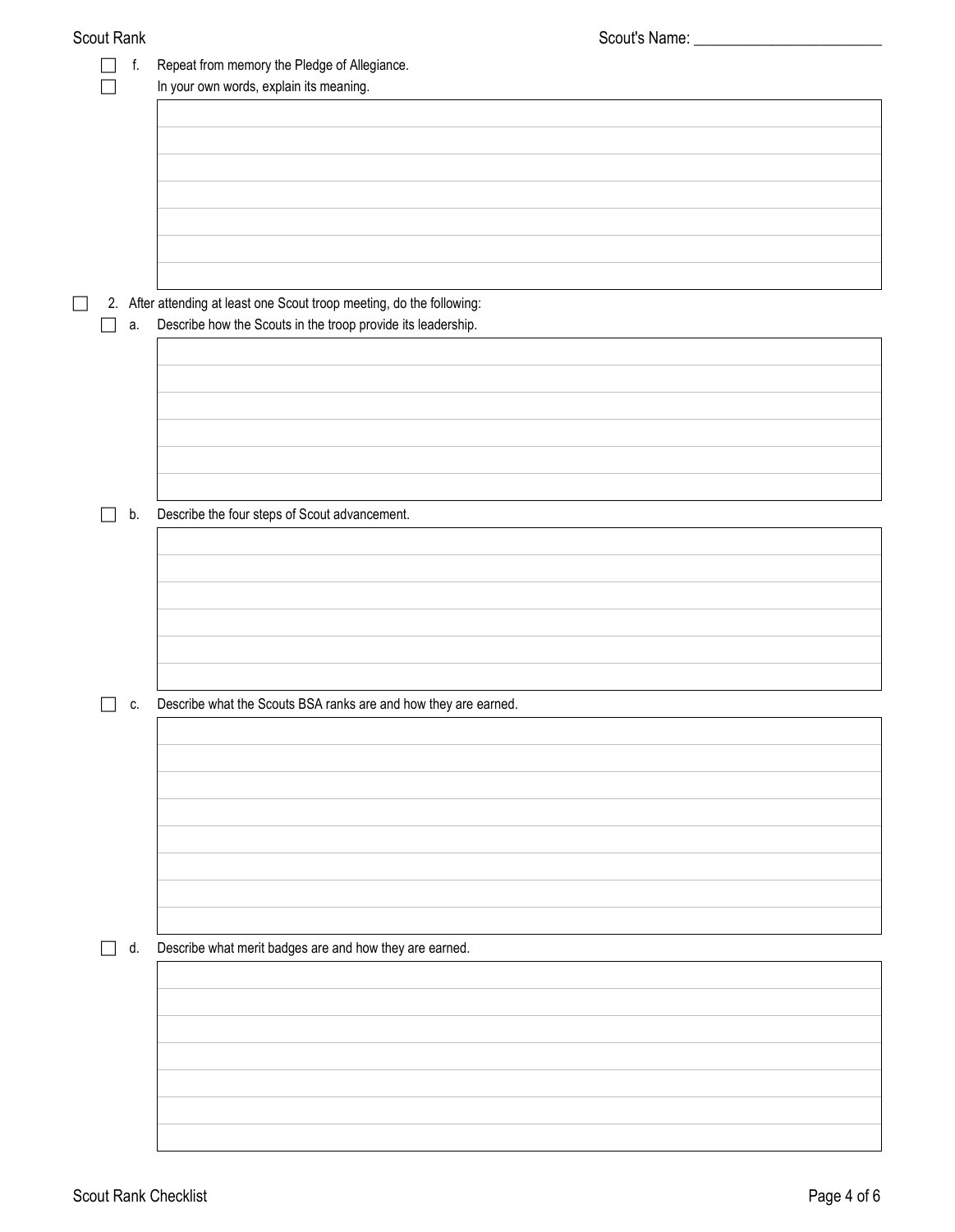| Scout Rank                     | Scout's Name: _                                                         |
|--------------------------------|-------------------------------------------------------------------------|
| 3.                             |                                                                         |
| а.<br>$\mathcal{L}$            | Explain the patrol method.                                              |
|                                |                                                                         |
|                                |                                                                         |
|                                |                                                                         |
|                                |                                                                         |
|                                |                                                                         |
|                                |                                                                         |
|                                |                                                                         |
|                                |                                                                         |
|                                |                                                                         |
|                                |                                                                         |
|                                |                                                                         |
|                                | Describe the types of patrols that are used in your troop.              |
|                                |                                                                         |
|                                |                                                                         |
|                                |                                                                         |
|                                |                                                                         |
|                                |                                                                         |
|                                |                                                                         |
|                                |                                                                         |
|                                |                                                                         |
|                                |                                                                         |
| b.                             | Become familiar with your patrol name, emblem, flag, and yell.          |
|                                | Explain how these items create patrol spirit.                           |
|                                |                                                                         |
|                                |                                                                         |
|                                |                                                                         |
|                                |                                                                         |
|                                |                                                                         |
|                                |                                                                         |
|                                |                                                                         |
|                                |                                                                         |
|                                |                                                                         |
|                                |                                                                         |
|                                |                                                                         |
| $\overline{\phantom{a}}$<br>4. |                                                                         |
| $\sim$<br>а.                   | Show how to tie a square knot, two half-hitches, and a taut-line hitch. |
|                                | Square knot                                                             |
|                                | Two half-hitches                                                        |
|                                | Taut-line hitch                                                         |
|                                |                                                                         |
| $\overline{\phantom{0}}$       | Explain how each knot is used.                                          |
|                                | Square knot                                                             |
|                                |                                                                         |
|                                |                                                                         |
|                                |                                                                         |
|                                |                                                                         |
|                                | Two half-hitches                                                        |
|                                |                                                                         |
|                                |                                                                         |
|                                |                                                                         |
|                                |                                                                         |
|                                |                                                                         |
|                                | Taut-line hitch                                                         |
|                                |                                                                         |
|                                |                                                                         |
|                                |                                                                         |
|                                |                                                                         |
|                                |                                                                         |